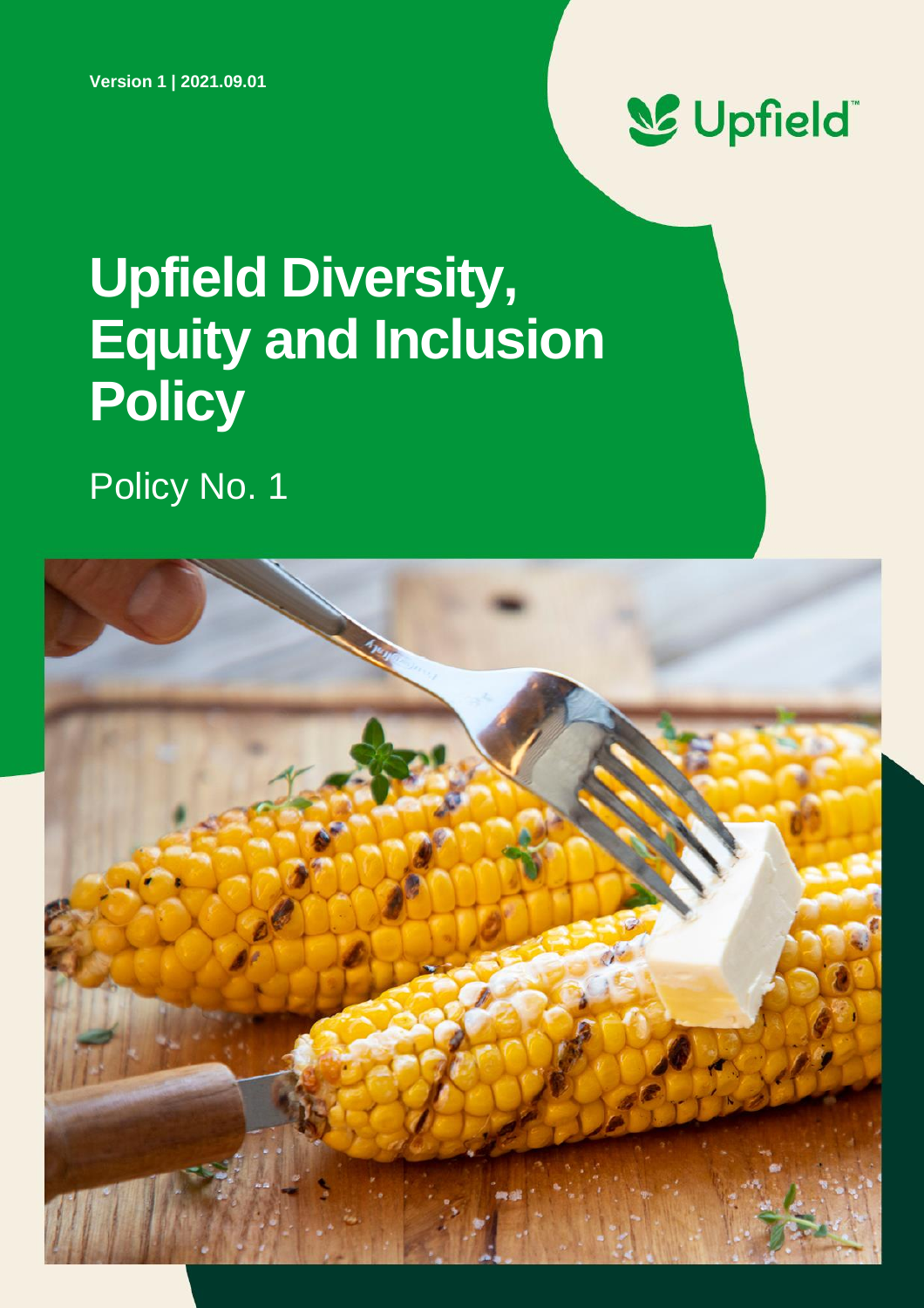## & Upfield

#### **1. Purpose**

This policy outlines our approach to Diversity, Equity and Inclusion and the actions we are committed to take to ensure everyone can 'come as they are'.

#### **2. Scope / Applicability**

This Policy applies to all Upfielders<sup>1</sup> Upfield Associates, consultants, contractors, interns, or any other person associated with Upfield.

#### **Overview**

#### **We are Generation Plant. All faces. All ages. All tastes. And a love for all things plant-based**

As a global business with products sold in 95 countries, Diversity, Equity and Inclusion ("**DE&I**") are central to our core values of Performance, Passion and Care. Our DE&I commitments cover our workforce of over 4,000 Upfielders, as well as the impact we can have on representation in our external environment through marketing communications and our work with external partners. As the leading global producer of plant-based spreads, creams and cheeses, we know that our products are essentials in the plantbased kitchen and are loved by consumers from all different demographics and backgrounds. We strive to reflect that in the way we do business.

We have a responsibility to ensure that demographics and decision-making processes within our business reflect our broad, diverse consumer base. As a growing global company, it is important to us to depict and champion a diverse range of people, while breaking down negative stereotypes through our advertising and marketing campaigns.

Finally, our value chain stretches far beyond our own operations, and we can work with the communities in which we operate to encourage diverse and inclusive practices.

**We define diversity in the broadest sense**: it is about all the characteristics that make us who we are. This includes the identities we have according to traditional demographics like age, ethnicity, gender, religion, disability, and sexual orientation but also other things such as our socioeconomic background, caring responsibilities, gender identity, gender expression, personality, mental health, physical appearance and more.

<sup>1</sup> **Definition**: "Upfielders" refers to:

<sup>•</sup> Full-time, part-time, fixed-term, permanent or trainees;

<sup>•</sup> Contractors, temporary staff, secondees, work-experience placements;

Persons with statutory director roles or equivalent responsibilities:

<sup>•</sup> Associates of joint ventures and approved third-party labour providers where Upfield has direct management control; or Associates of new acquisitions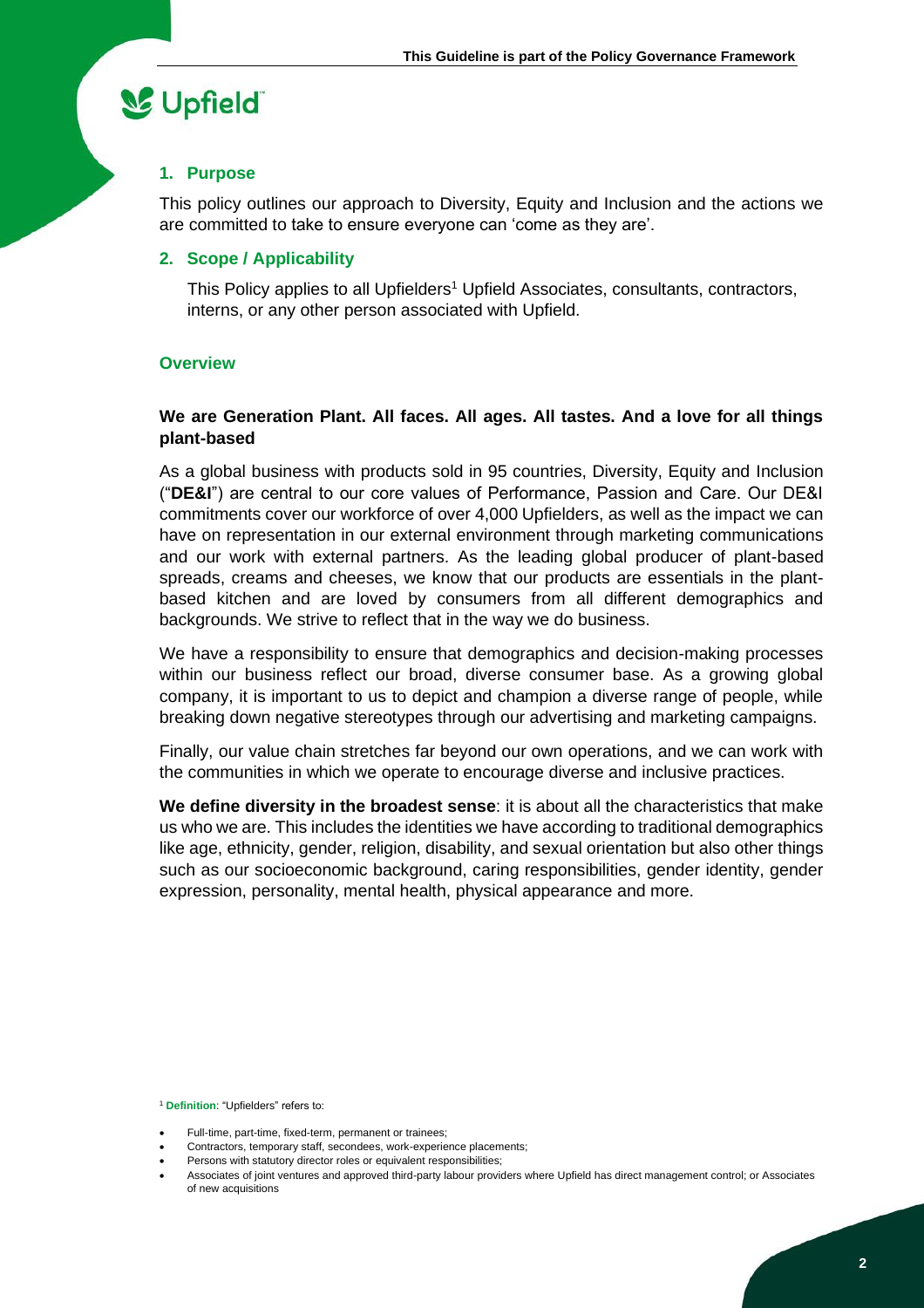# **SC** Upfield

#### **OUR PRINCIPLES**

#### **Attracting and developing diverse talent**

We believe in equality of opportunity for all Upfielders, regardless of gender, ethnicity, age, sexual orientation, disability religion or socio-economic background. Creating equal opportunities for all is not only the right thing to do, but also is best for business. We know that demographic diversity leads to diversity of thought, and that an inclusive culture leads to a flourishing workforce.

To create equal opportunities in terms of recruitment and development for all, we commit to the following actions:

- Where appropriate we aim to measure diversity, equity and inclusion across our workforce. This enables us to understand our culture and the experience of different groups within Upfield. It enables us to set stretching ambitions to drive change faster, and to track and disclose how we are progressing.
- We are committed to removing barriers in recruitment. We recruit based only on values, qualifications, performance, skills, behaviours, experience and knowledge. We ensure job adverts are free from unintentional bias. We remove requests for nonessential qualifications. We train our hiring managers and recruiters and recruit from diverse locations. No personal characteristics should be a barrier to joining Upfield.
- All job adverts globally are screened by a bias checker for gender. This uses innovative technology to remove human bias from the initial stages of the hiring process.
- We aim to use "balanced slate" for all job applications, whereby half of the shortlisted applicants for each advertised role are women.
- We keep up-to-date records on recruitment, training and promotion in order to track the Upfielders being hired, trained and promoted throughout the company. We track promotion in regards to gender.
- Finally, we want our physical workplaces to be an inclusive environment for a diverse workforce. As such, we ensure that our physical environment is adapted for those with disabilities, in accordance with local regulation.

#### **Embedding inclusion through training and learning**

We provide learning opportunities to strengthen our capabilities and understanding of diversity and inclusion. We encourage continuous improvement and embed DE&I principles throughout our operations.

- We provide specific DE&I leadership training, tailored to the top 150 leaders in the company, including our entire Executive Committee and we will be providing further learning to all the company in the upcoming months and years.
- We require that all Upfielders globally undertake training on our DE&I and nondiscrimination policies. This training is also provided to hiring managers and recruiters.

#### **Gender balance and compensation**

As of the end of 2020, 40% of manager level and above roles were held by women. We have a bold ambition to reach a 50/50 gender balance for manager level roles and above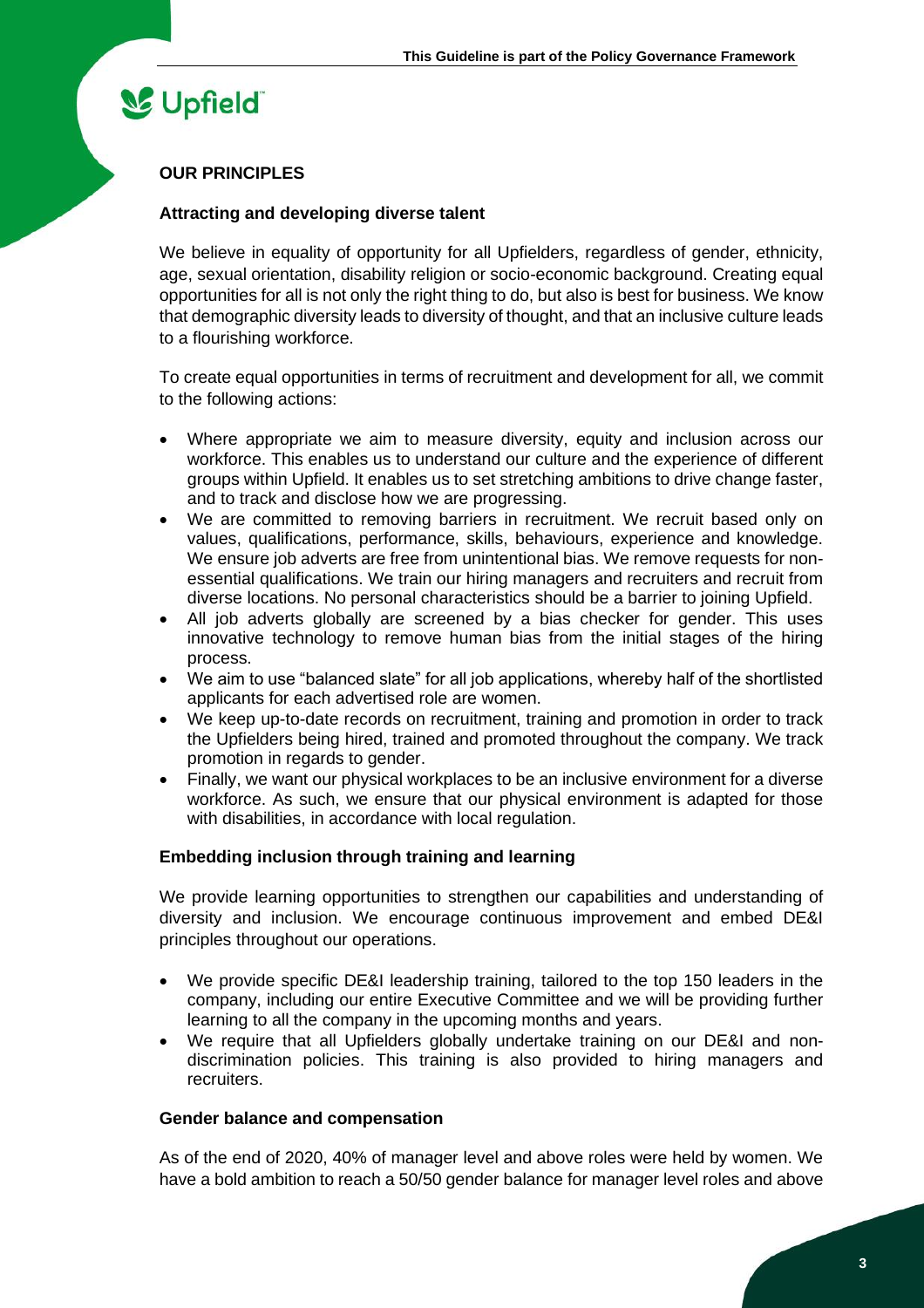### **S**Upfield

by the end of 2025. This target includes managerial levels within our manufacturing sites, which have traditionally been male-dominated areas. A business that empowers women at the decision-making level is beneficial for everyone.

When looking at our entire workforce, including our manufacturing sites, 34% of Upfielders globally were women by the end of 2020. We have an ambition to achieve 50/50 gender balance throughout the company, including manufacturing sites, by 2030.

We strongly believe that people should receive the same compensation for the same work. We commit to analysing the compensation of Upfielders holding positions of equivalent responsibility, to track any gender disparities and close the gap in compensation. We will maintain gender pay balance through equal promotion and salary review practices, and through establishing and maintaining competitive salary bands across the company.

#### **Supporting all parents and families**

Parenting has no gender, sexual orientation or marital status. Families come in all shapes and sizes. We want to support all types of parents with the important role of raising the next generation and support equality. As such:

- Our parental leave policies apply to all parents equally and do not differentiate between "primary carers" and "secondary carers."
- We provide a minimum of 12 weeks full paid parental leave for all parents globally, including for adoptive parents or parents planning to have a child through surrogacy.

#### **A flexible workplace for all**

The COVID-19 pandemic has taught us the importance of working flexibly. It is important to support Upfielders' overall health by providing a flexible workplace that caters to all lifestyles. As such, we offer:

- A hybrid working environment, whereby Upfielders can choose a set number of days to work in the office or from home; we call this Planet Upfield and believe we are "Better, Together, Connected"
- Sabbatical leave for all Upfielders who have been with us for over 3 years.
- For Upfielders who have experienced a bereavement (including miscarriage) we offer higher than the statutory days of paid leave in each market, in line with our Upfield Cares Guidelines.

#### **Supporting Upfielder Networks**

One of the ways we foster inclusion is through Upfielder Networks (also known as 'employee resource groups' or 'affinity groups'). We encourage the creation of these groups and provide the tools, framework processes and resources to develop, meet and make decisions. Upfielder Networks support individuals who share a common demographic, while also engaging allies and the wider business. For example, Upfielders have formed a LGBTQ+ network, a network for parents and a network for mental health. All Upfielder Networks are sponsored and supported by a member of our Executive Committee.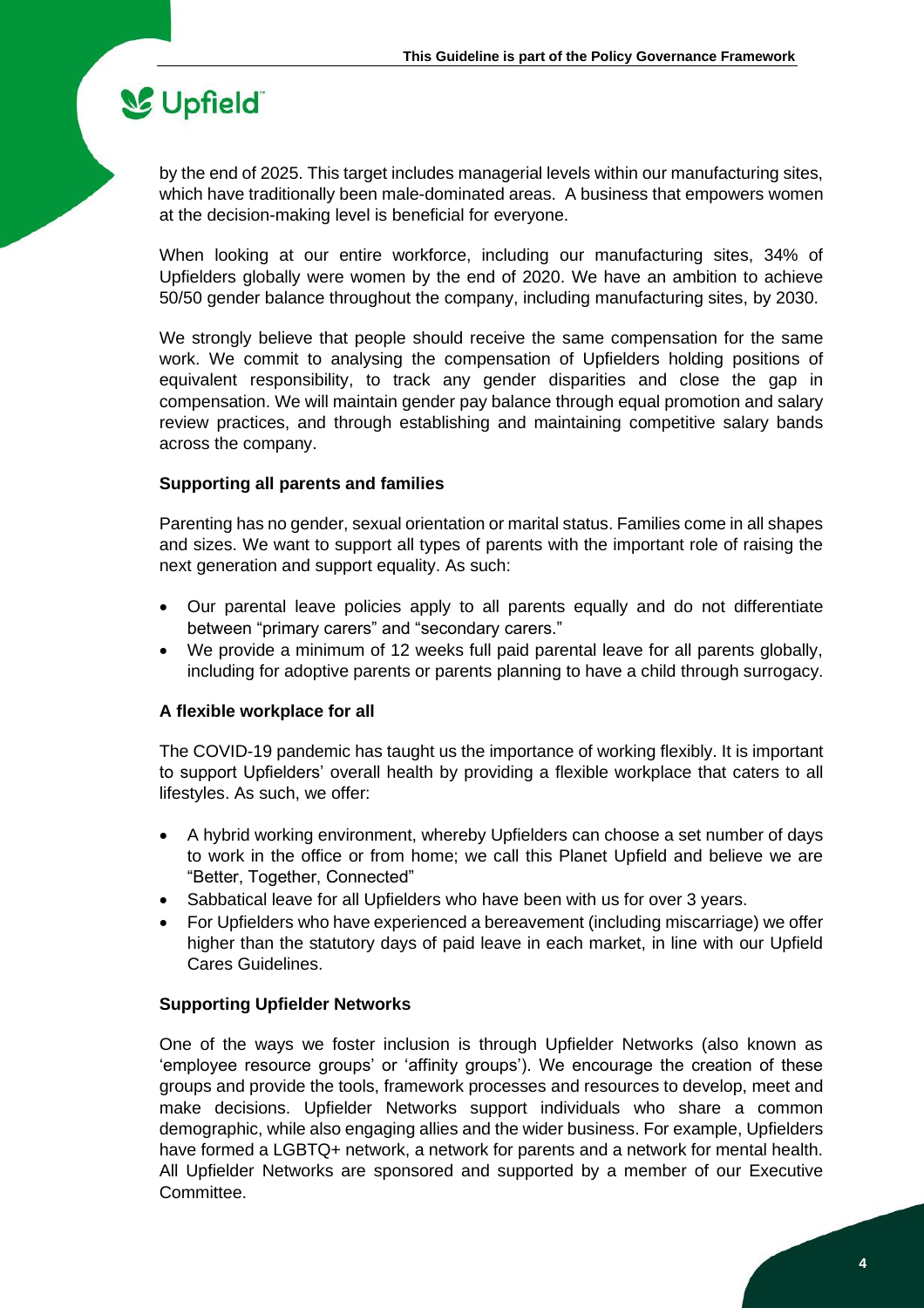## Supfield

We also consult these Upfielder Networks around topics pertaining to their relevant demographic status. This ensures Upfielder Networks are often represented in relevant decision-making processes within our company.

#### **Encouraging feedback**

Inclusion is a journey, and we want Upfielders to feel that they are able to learn in order to grow. As such, we encourage an open and honest culture whereby Upfielders can feel free to "call out" behaviour that could be construed as discriminatory. This feedback can be used to direct Upfielders to more inclusive practices around language, treatment, and bias. We ensure sensitivity and anonymity through our ["Speak Up"](https://upfield.com/speak-up/) service: a companywide mechanism to facilitate confidential, anonymous feedback.

Where grievance processes are needed, we ensure that feedback about biased or discriminatory behaviour based on gender, race, sexual orientation, disability or any other factor can be given in confidence to our People and Organisation function. Grievances are handled sensitively, and recourse is provided to remedy the situation. Local context and culture is taken into account when handling grievances.

As part of the performance management process Upfielders are assessed on our values which relate to diversity, equity and inclusion, and these assessments impact reward decisions.

#### **Measuring inclusion**

We are rolling out our Inclusion Index globally, by the end of 2021. This is a companywide survey collecting insights about inclusion, diversity and non-discrimination. Disclosure of personal demographics is voluntary, anonymous and in accordance with local cultures and sensitivities. The index measures how different groups experience life at Upfield, and how inclusive we really are. Using this data, we commit to work to improve our corporate practices regarding diversity, equity and inclusion.

#### **Breaking down stereotypes in marketing and advertising**

Our brands are household names, known and loved by across the world. This visibility comes with a responsibility to use our brands' voices for good.

It is our responsibility to ensure our advertising and marketing communications actively represent modern families and break down stereotypes. We want to champion a world in which cooking responsibilities are shared fairly between partners, in which families do not all look the same, and in which anyone can hold the top jobs in the professional dining sector.

Our external marketing and advertising commitments are:

- We commit to representing a broad range of people and families, celebrating all diversity in race, sexual orientation, disability and gender, while working against negative stereotypes.
- Ensure our advertising and marketing communications actively represent modern households and break down stereotypes.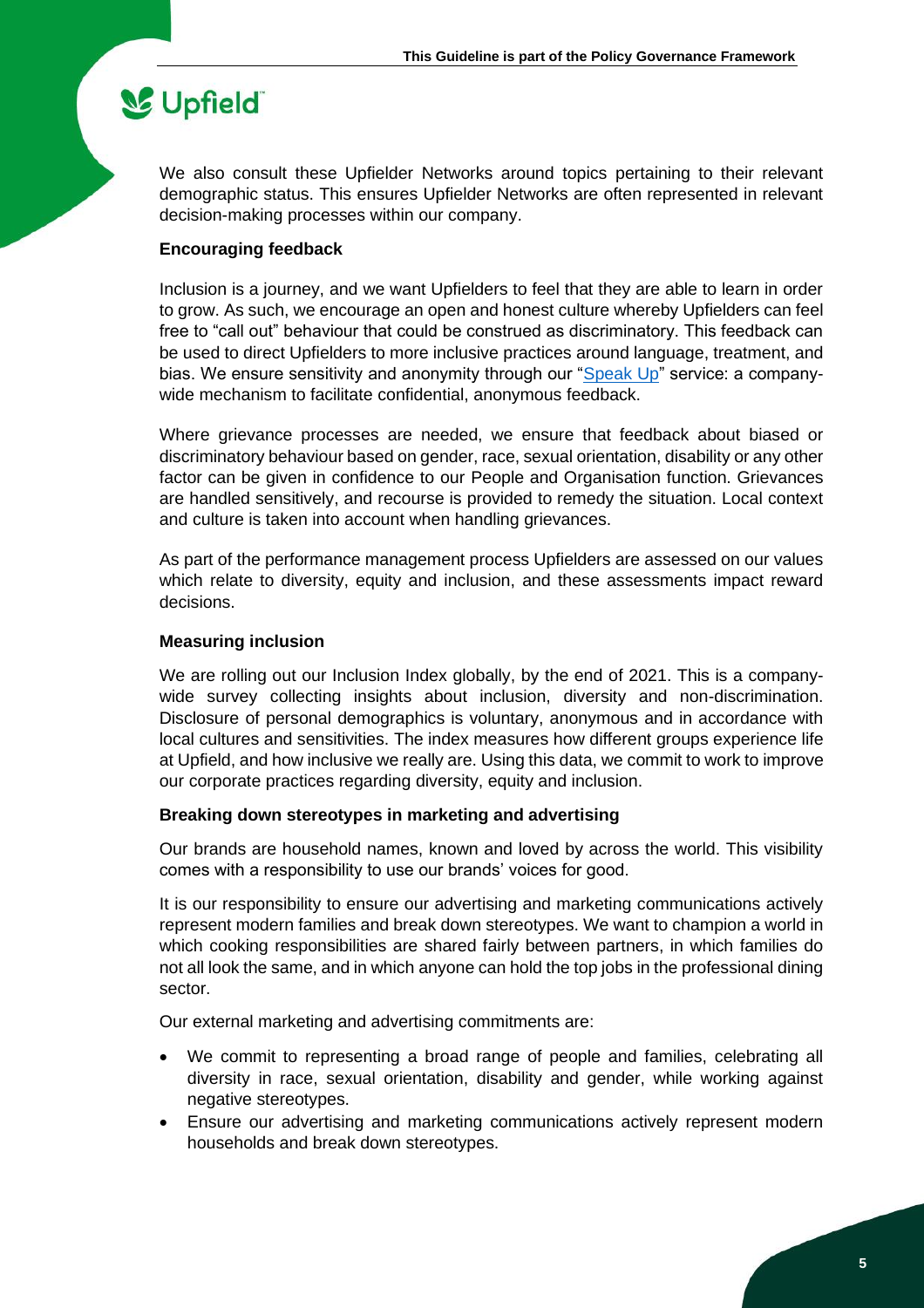# **SC** Upfield

#### **Working with external partners**

We work with a large number of suppliers, vendors, agencies and consultants across our business. These partners are essential in sourcing ingredients and packaging materials, as well as providing services. We require suppliers and business partners to sign up to our **Business Partner Code of Conduct**, which strictly prohibits discrimination in the workplace.

Our business has the potential to foster a diverse supply chain, and we take this responsibility seriously. We partner with a diverse range of direct and indirect suppliers, including women-led businesses. For example, as a proud member of the Global Shea [Alliance,](https://www.globalshea.com/) we support the livelihoods of rural women shea collectors through skills development and training. This helps foster access and inclusion, while developing a source of income for women in rural West African countries.

In Indonesia, our Blue Band brand runs a programme supporting women business owners, economically empowering 10,000 women to become entrepreneurs. Find out more [here.](https://upfield.com/how-were-supporting-sdgs-through-community-involvement/)

Finally, we undertake audits of our suppliers to improve and increase our support for minority-owned businesses.

#### **3. Related documents**

For more information about Upfield's position on DE&I, including our position against harassment, discrimination and retaliation, please see our [Code of Conduct](https://upfield.com/wp-content/uploads/2021/04/Code-of-Conduct-English.pdf) and our [Human Rights Statement.](https://upfield.com/wp-content/uploads/2021/01/Human-Rights-Statement-2021.pdf)